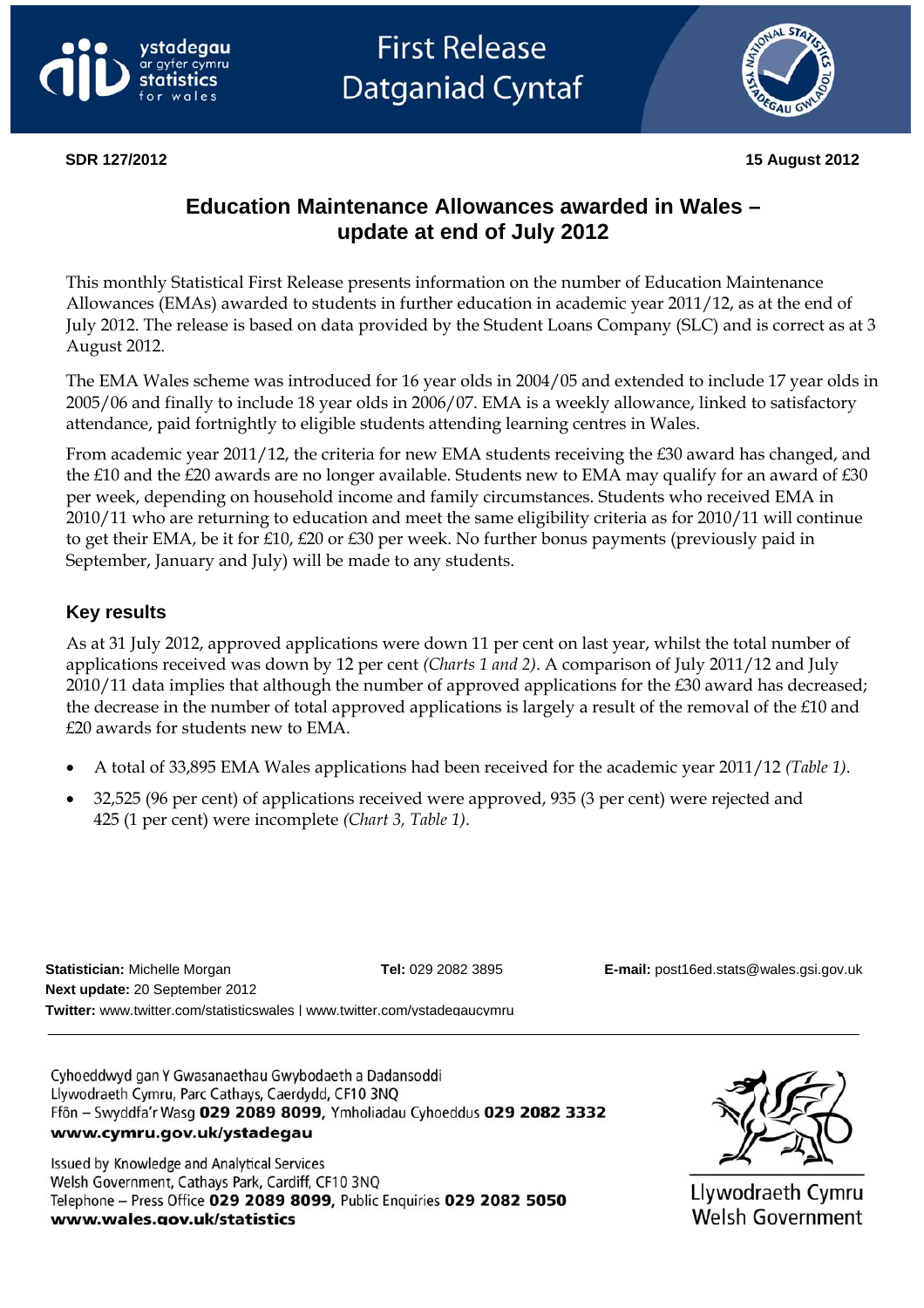



**Chart 2: Cumulative number of approved EMA applications, by month and year of study**



**Chart 3: Total applications received by current work stage for academic year 2011/12, as at 31 July 2012 (a)** 



As at 31 July 2012, 96 per cent of EMA applications received had been approved and 3 per cent had been rejected *(Table 1)*. The majority of the remaining applications received were incomplete. These are applications that are either "missing information" (e.g. no date of birth included) or "missing evidence" (e.g. no birth certificate attached).

(a) Current work stage denotes the status of the application at 3 August 2012, when the data was extracted from SLC's database.





(b) Current work stage denotes the status of the application at 3 August 2012, when the data was extracted from SLC's database.

As at 31 July 2012, £30 awards accounted for 92 per cent of all approved applications, with £20 awards accounting for 5 per cent and £10 awards accounting for 3 per cent *(Table 2).*  Of those entitled to a £30 award, 49 per cent of approved applications were from returning students with a household threshold income of £21,885 or less; 35 per cent were from new claimants with a household income of £20,817 or less (independent students /only child in household), and 16 per cent were from new claimants with a household income of £23,077 or less (with siblings aged 16 or under in the household / one or more siblings aged 20 or under in full-time education or training and eligible for child benefit in the household). There were 20 claimants whose household income was 'unknown'.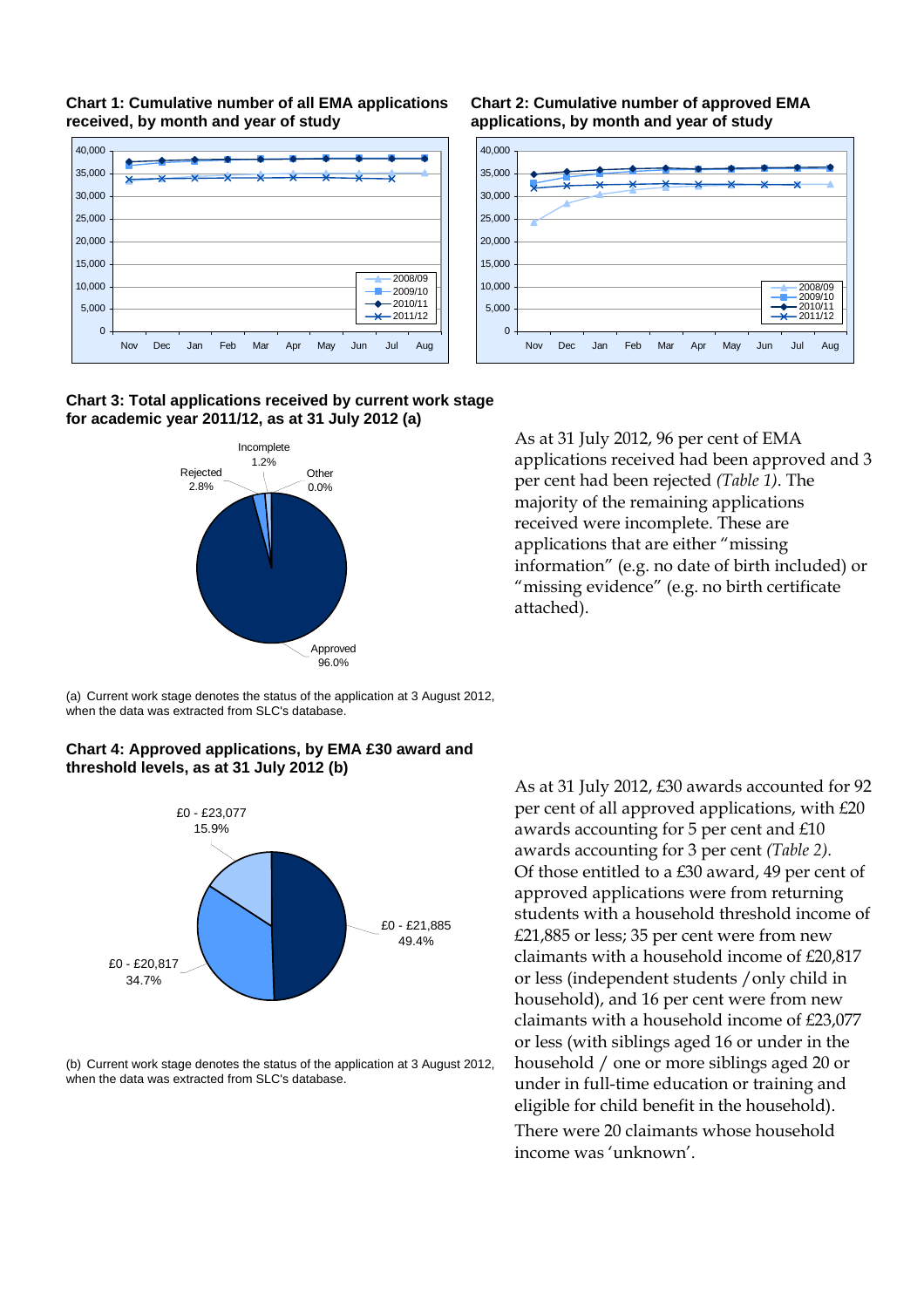| Table 1: Applications by workstage, as at 31 July 2012 MAT FISL |  |  |  |
|-----------------------------------------------------------------|--|--|--|
|                                                                 |  |  |  |

| <b>Current work stage</b> | 2006/07 | 2007/08 | 2008/09 | 2009/10 | 2010/11 | 2011/12 |
|---------------------------|---------|---------|---------|---------|---------|---------|
| Approved                  | 30,365  | 31.175  | 32,660  | 36.165  | 36.420  | 32,525  |
| Rejected                  | 755     | 935     | 870     | 945     | 900     | 935     |
| Incomplete (a)            | 1,335   | 1.020   | 1,390   | 875     | 665     | 425     |
| Other (b)                 | 140     | 160     | 280     | 510     | 360     | 15      |
| <b>Total</b>              | 32,595  | 33,290  | 35,200  | 38,490  | 38,345  | 33,895  |

**Contract Contract Contract** 

Source: Student Loans Company

(a) These are applications that are either "missing information" (e.g. no date of birth included) or "missing evidence" (e.g. no birth certificate attached).

(b) These are applications that are in one of the following workstages (as defined by SLC): assessed; awaiting rejection; data capture incomplete; failed assessment; validated; verified.

#### **Table 2: Approved applications for academic year 2011/12 by learning centre type, gender and value of EMA award, as at 31 July 2012**

|                                   | £30    | £20   | £10   | Total  |  |
|-----------------------------------|--------|-------|-------|--------|--|
| <b>Further Education College:</b> | 18,715 | 900   | 560   | 20,170 |  |
| <b>Males</b>                      | 9,100  | 445   | 260   | 9,810  |  |
| Females                           | 9,615  | 450   | 300   | 10,360 |  |
| <b>Secondary School:</b>          | 10,545 | 625   | 470   | 11,635 |  |
| <b>Males</b>                      | 4,755  | 265   | 210   | 5,230  |  |
| Females                           | 5,790  | 360   | 260   | 6,405  |  |
| <b>Other Learning Centre:</b>     | 675    | 25    | 15    | 715    |  |
| Males                             | 400    | 10    | 10    | 420    |  |
| Females                           | 275    | 10    | 5     | 295    |  |
| <b>All Learning Centres:</b>      | 29,935 | 1,545 | 1,040 | 32,525 |  |
| Males                             | 14,260 | 720   | 480   | 15,460 |  |
| Females                           | 15,675 | 825   | 565   | 17,065 |  |

Source: Student Loans Company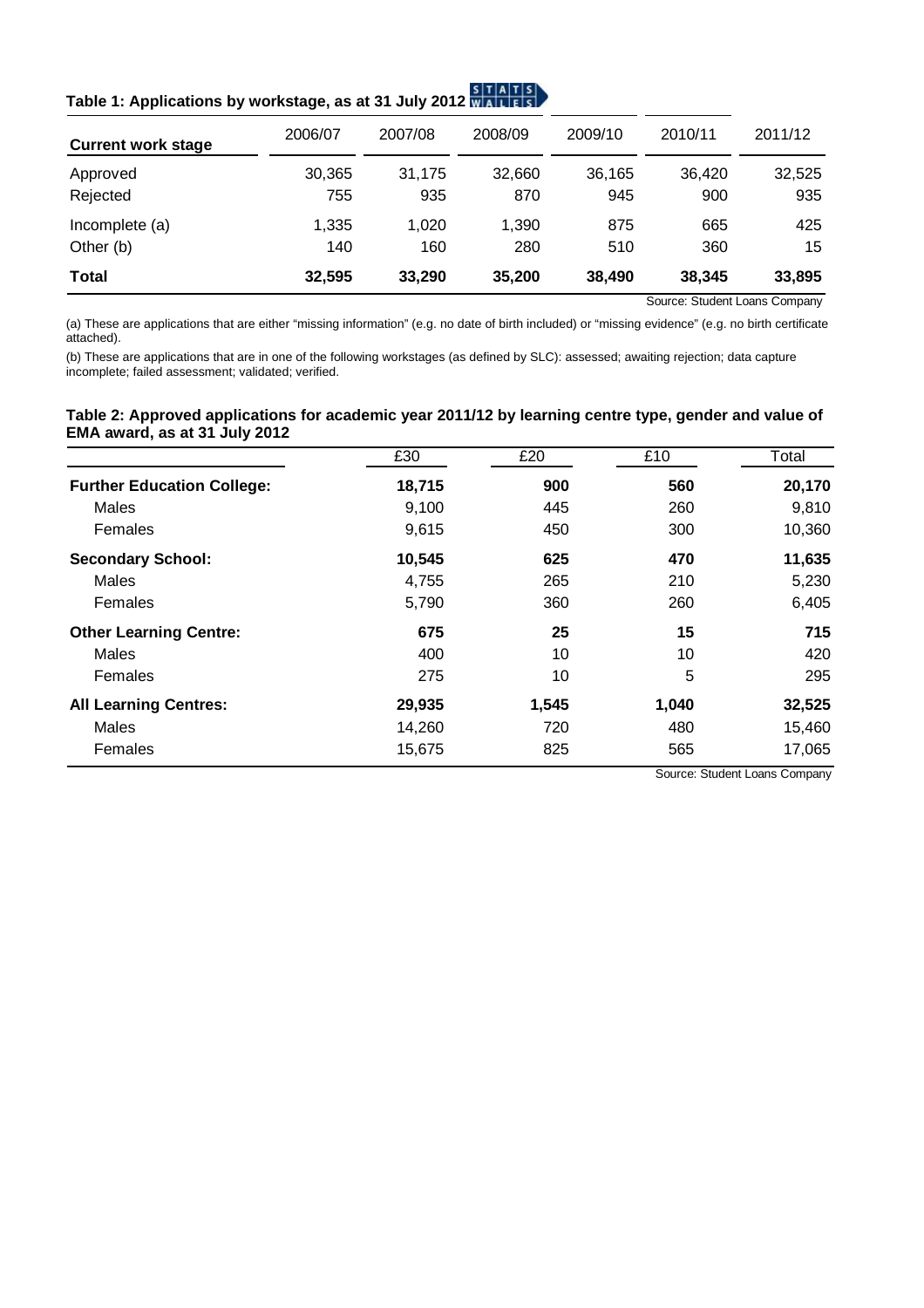# **Annex 1: Notes**

# **1. Context**

### **1.1 Policy/operational context**

Education Maintenance Allowance (EMA) is a scheme providing young people who wish to continue in education after school leaving age with an incentive to earn awards through good attendance and achieving agreed objectives. Changes to this scheme were introduced from September 2011, further details are provided here: <http://wales.gov.uk/docs/dcells/publications/101109emaen.pdf>

These monthly releases aim to provide high level operational updates on the EMA application process.

### **1.2 Eligibility criteria, 2011/12**

A student has a general entitlement to receive an EMA if:

#### *Student criteria*

- He/she is aged 16, 17 or 18 years old[1](#page-3-0) on 31 August 2011.
- He/she has a bank or building society current account.
- He/she meets the nationality/residency criteria.

#### *Course criteria*

- He/she is studying full-time at a school; or studying at least 12 guided hours a week at a recognised further education institution.
- He/she is studying an academic or vocational course up to and including level 3. Eligible academic or vocational course include GCSEs, A-Levels, BTECs, NVQs, GNVQs and Basic Skills courses.
- He/she is studying an eligible course that lasts at least 10 weeks.

#### *Household income criteria*

Evidence of household income in the prior tax year determines whether a student will be eligible for an EMA.

Students new to EMA in 2011/12 may qualify for an award of £30 per week. There are two different household income thresholds, which are based on the student's family circumstances. Students will not be able to receive EMA if their household income is above the threshold levels.

#### For students new to EMA in 2011/12

| <b>Family circumstances</b>                                           | Household income threshold |
|-----------------------------------------------------------------------|----------------------------|
| You are the only dependant child in the household                     | £0 - £20.817               |
| You have one or more dependants aged 16 or under in the household     | £0 - £23.077               |
| You have one or more dependants aged 20 or under in full-time         | £0 - £23.077               |
| education or training and eligible for child benefit in the household |                            |

Returning EMA students, who continue to meet the eligibility criteria for 2010/11 EMA scheme, will continue to get their EMA, be it for £10, £20 or £30 per week.

#### Returning EMA students in 2011/12

| Household Income (per annum) | Entitlement Amount (per week) |
|------------------------------|-------------------------------|
| £0 - £21,885                 | £30                           |
| £21,886 - £26,840            | £20                           |
| £26,841 - £32,400            | £10                           |
| £32,401 or above             | Nil                           |

#### **2. Data source**

 $\overline{a}$ 

EMA applications and payments are administered by the Student Loans Company (SLC). Data held on EMA students is entered by SLC staff onto an administrative database for the purpose of assessing and paying EMA to students. This data is also stored in a management information data warehouse for the purpose of management reporting, operational performance reporting, audit of processes, statistics, future policy planning and forecasting. Further details of SLC's administrative sources will be published on [SLC's web page](http://www.slc.co.uk/) later this year. Processes and systems which enable customer and application

<span id="page-3-0"></span><sup>1</sup> Entitlement may be extended to 19 year olds if they have not already received 3 years of EMA.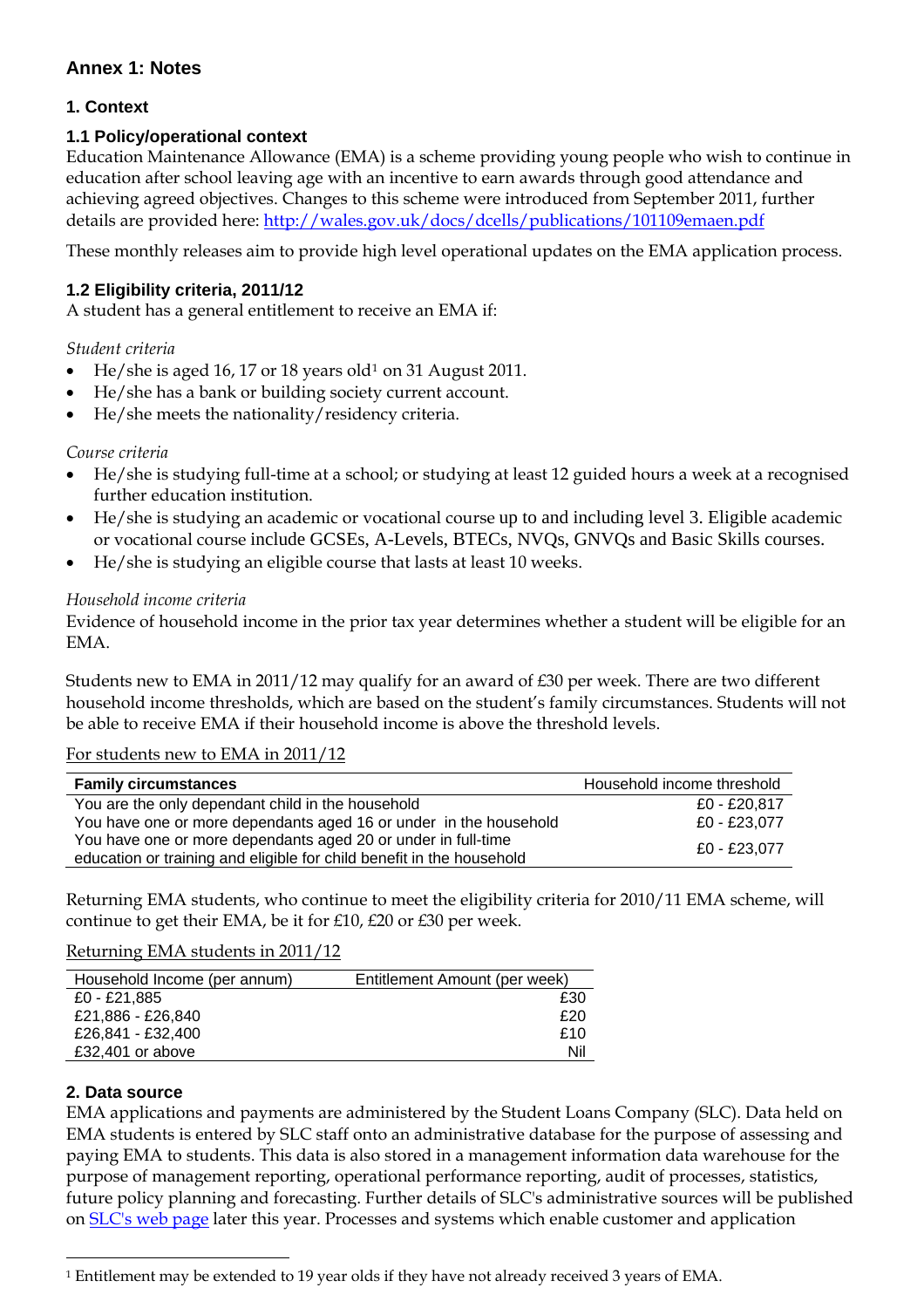assessment data to be held electronically are subject to periodic audit and integrity checks. SLC Internal Audit ensure that the processes governing data entry and application assessment are adhered to. Data integrity validation rules are used to identify and correct errors in data. Management Information extracted from SLC systems are subject to quality assurances prior to distribution.

The data in this release were collected via the SLC management information system and were extracted on 3 August 2012. All information is based on applications received by 31 July 2012.

# **3. Definitions**

### **3.1 Change in applicant circumstances**

The data represented in this release refer to applicants' most recent learning agreement. Therefore if an applicant has attended more than one type of learning centre or has received different values of weekly payments, to avoid double-counting, they are only included under their most recent status.

# **4. Rounding strategy**

Figures in this release have been rounded to the nearest 5. Due to rounding, the sums of some rows or columns may not add to the total figure given. Numbers less than 5, but not zero, are represented by '\*'.

# **5. Key Quality Information**

This section provides a summary of information on this output against five dimensions of quality: Relevance, Accuracy, Timeliness and Punctuality, Accessibility and Clarity, and Comparability.

### **5.1 Relevance**

The statistics are used both within and outside the Welsh Government to monitor educational trends and as a baseline for further analysis of the underlying data. Some of the key users are:

- Ministers and the Members Research Service in the National Assembly for Wales;
- Officials in the Welsh Government;
- Other government departments;
- Further Education Institutions, Work-Based Learning providers, schools and local authorities;
- Wales Audit Office;
- Students, researchers, academics and universities;
- Individual citizens, private companies, and the media.

These statistics are used in a variety of ways. Some examples of these are:

- advice to Ministers;
- to inform and evaluate the education policy-making process in Wales;
- to forecast future expenditure of student support schemes in Wales.

### **5.2 Accuracy**

Statisticians within the Welsh Government review the data and query any anomalies with the Student Loans Company before tables are published. The updated monthly figures for the current academic year are correct at the time of publication. They are subject to revisions following further SLC processing, for example due to applications being re-classified from EMA to "Pathways to Apprenticeships" or vice versa. See "Further Information" for more details.

### **5.3 Timeliness and Punctuality**

For the academic year 2011/12 this is the eighth monthly publication on the number of EMA applications and relates to applications up until the end of June 2012. Monthly updates during a given academic year relate to data from the end of November each month until the end of July and are published as soon as possible, a few weeks following the end of a given month, and according to a planned and pre-announced series of publication dates. Final data for 2011/12 will be published in September 2012, and the final publication will include more detailed data tables.

# **5.4 Accessibility and Clarity**

This statistical release is pre-announced and then published on the Statistics section of the Welsh Government website. It is accompanied by more detailed tables on StatsWales, a free to use service that allows visitors to view, manipulate, create and download data.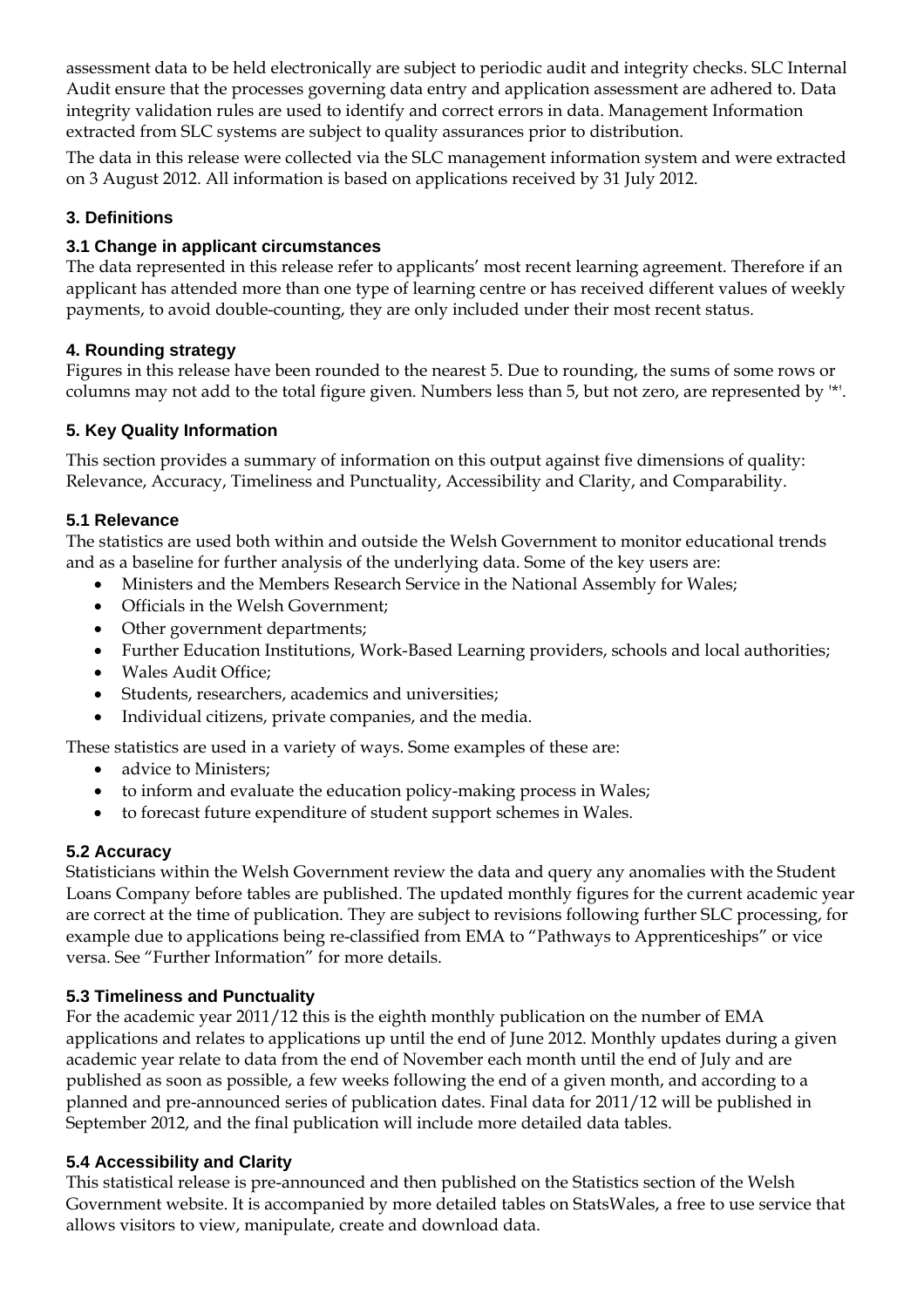# **5.5 Comparability**

For the academic year 2004/05 only students aged 16 at the start of the academic year were eligible to receive an EMA. The scheme was extended to 17 year olds for the 2005/06 academic year and finally 18 year olds in 2006/07. Therefore comparability between years varies, and before 2006/07 should be restricted to comparisons. Figures from 2006/07 onwards are comparable with each other.

The data used for the cumulative number of EMA Wales applications as reported on the StatsWales website are now taken from the SLC via their management information system, which are based on the same definitions used for the September Statistical First Release, which was not the case in years prior to 2009/10.

Data for 2011/12 will only be comparable with previous years' data from November onwards. This is due to a change in the Student Loans Company's procedure for renewing EMA applications for existing students, which first came into affect in academic year 2010/11.

From academic year 2011/12, students new to EMA can qualify for an award of £30 per week, depending on household income. Students who received EMA in 2010/11 who are returning to education and meet the same eligibility criteria as for 2010/11 will continue to get their EMA, be it for £10, £20 or £30 per week. No further bonus payments (previously paid in September, January and July) will be made to any students.

Northern Ireland and Scotland have their own EMA schemes. EMA closed to new applicants in England from 1 January 2011.

The reported number of academic year 2011/12 approved EMA applications dropped between March and April 2012, accompanied by an increase in the number of rejected EMA applications. This is due to the annual exercise carried out by SLC to sample check a proportion of those returning EMA applicants who have chosen to self certify their income, by assessing applications against the applicants' previous years income evidence. If the applicant later fails to provide evidence of household income (if requested), they will be assumed to be no longer eligible for support. This is to ensure that students who are entitled to be transitionally protected will remain eligible for the following academic year. Students who fail to return evidence before 31 August 2011 will lose any transitional projection they may have been eligible for.

The United Kingdom Statistics Authority has designated these statistics as National Statistics, in accordance with the Statistics and Registration Service Act 2007 and signifying compliance with the Code of Practice for Official Statistics.

Designation can be broadly interpreted to mean that the statistics:

- meet identified user needs;
- are well explained and readily accessible;
- are produced according to sound methods, and
- are managed impartially and objectively in the public interest.

Once statistics have been designated as National Statistics it is a statutory requirement that the Code of Practice shall continue to be observed.

# **6. Further Information**

Updates providing the number of EMA applications during 2011/12 will be published monthly, and will be found on the [Statistics for Wales](http://wales.gov.uk/topics/statistics/headlines/post16education2011/?lang=en) website.

Comparable monthly data for previous academic years (similar to Table 1 of this Release) can be found in [StatsWales table 013283](http://www.statswales.wales.gov.uk/TableViewer/tableView.aspx?ReportId=13283) (please note that previous months' data for 2011/12 are subject to change – see "Revisions Policy" – and should be treated as provisional until final figures are published in September 2012). Please note that monthly 2009/10 data are confirmed as final (as at 31 August 2010) in [StatsWales table 013283](http://www.statswales.wales.gov.uk/TableViewer/tableView.aspx?ReportId=13283), and will therefore differ slightly to what is seen in Table 1 of this Release, as these figures were those correct as at 31 July 2010.

Further detailed information on EMA applications prior to academic year 2010/11 (similar to Table 2 of this Release) can be found in [StatsWales table 002480](http://www.statswales.wales.gov.uk/TableViewer/tableView.aspx?ReportId=2480).

The final EMA Statistical First Release for academic year 2010/11 was published in September 2011. The provisional Statistical First Release, which has previously been published in January, has been discontinued due to the more detailed data now being published within this monthly release. Please contact us if you have further queries on the data published.

Further information about the EMA scheme can be found at [www.StudentFinanceWales.co.uk](http://www.studentfinancewales.co.uk/).